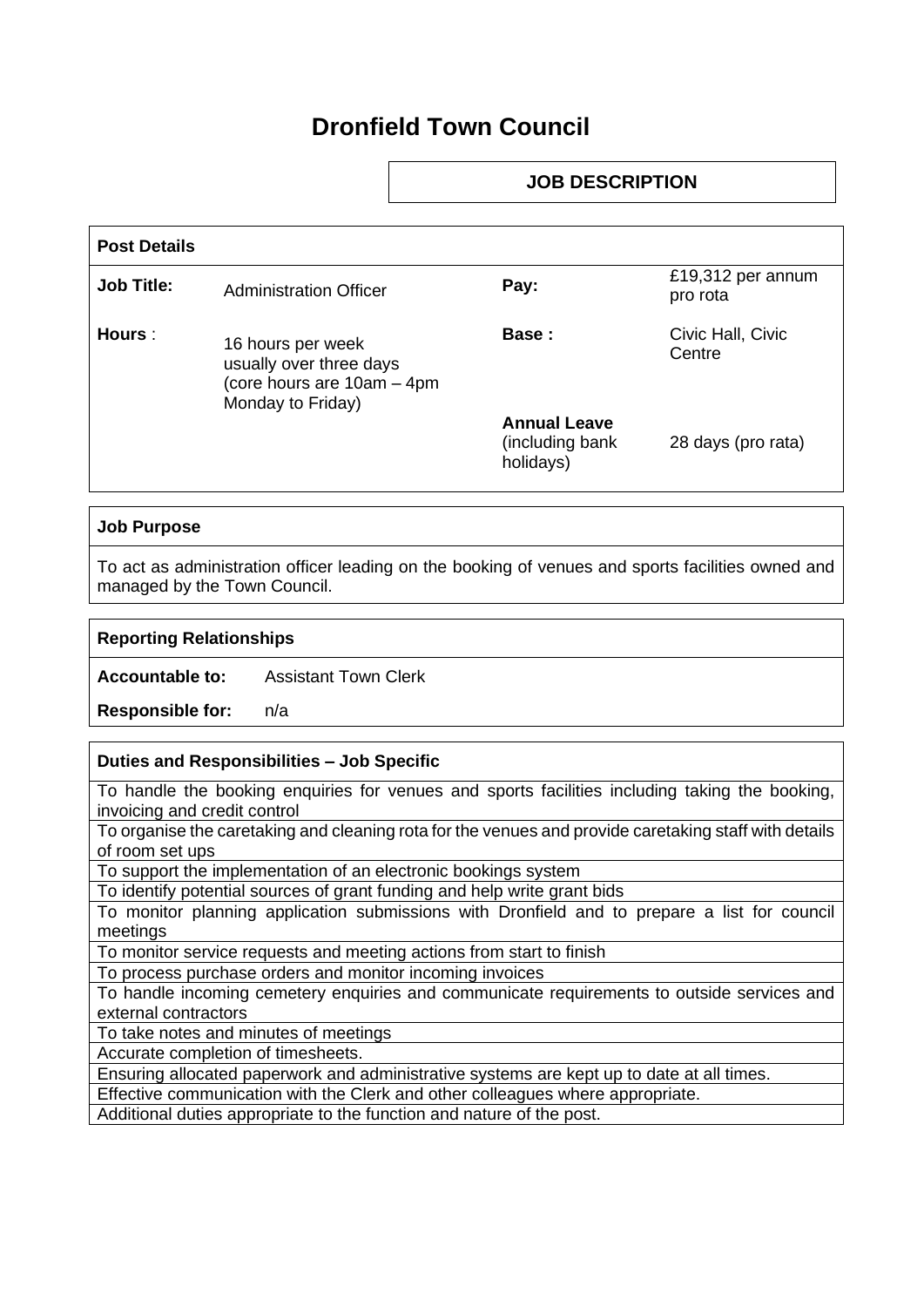#### **Duties and Responsibilities – General**

Word processing, producing and maintaining spreadsheets, inputting data, interrogating and extracting information as required

To answer the phone and handle post and carry out general administrative duties as and when required

To deal effectively with general queries from members of the public.

Dealing with reception enquiries

To take and handle venue booking and sports facility enquiries

To take reasonable care for your health and safety and have regard to other persons who may be affected by the performance of your duties, in accordance with the provisions of Health & Safety legislation, and Council Codes of Practice and Procedures.

To promote and deliver fair, sensitive and quality services as a commitment to and understanding of the Council's approach to equality and diversity.

To comply with the Council's policies and procedures.

To adhere to existing working practices, methods, procedures, undertake relevant training and development activities and to respond positively to new and alternative systems.

## **Disclosure & Barring Service check**

Not applicable

## **Date Produced/Last Amendment**

January 2021

## **Employee Signature**

………..……………………………………………………………Date: ……………………………..

This job description represents a statement of the duties of the post but does not include all minor duties. It is inevitable that over time the nature of an individual job will change and existing duties may be lost or others gained without changing the general character of the duties or the level of responsibility entailed. As a result the Authority will expect this job description to be subject to revision.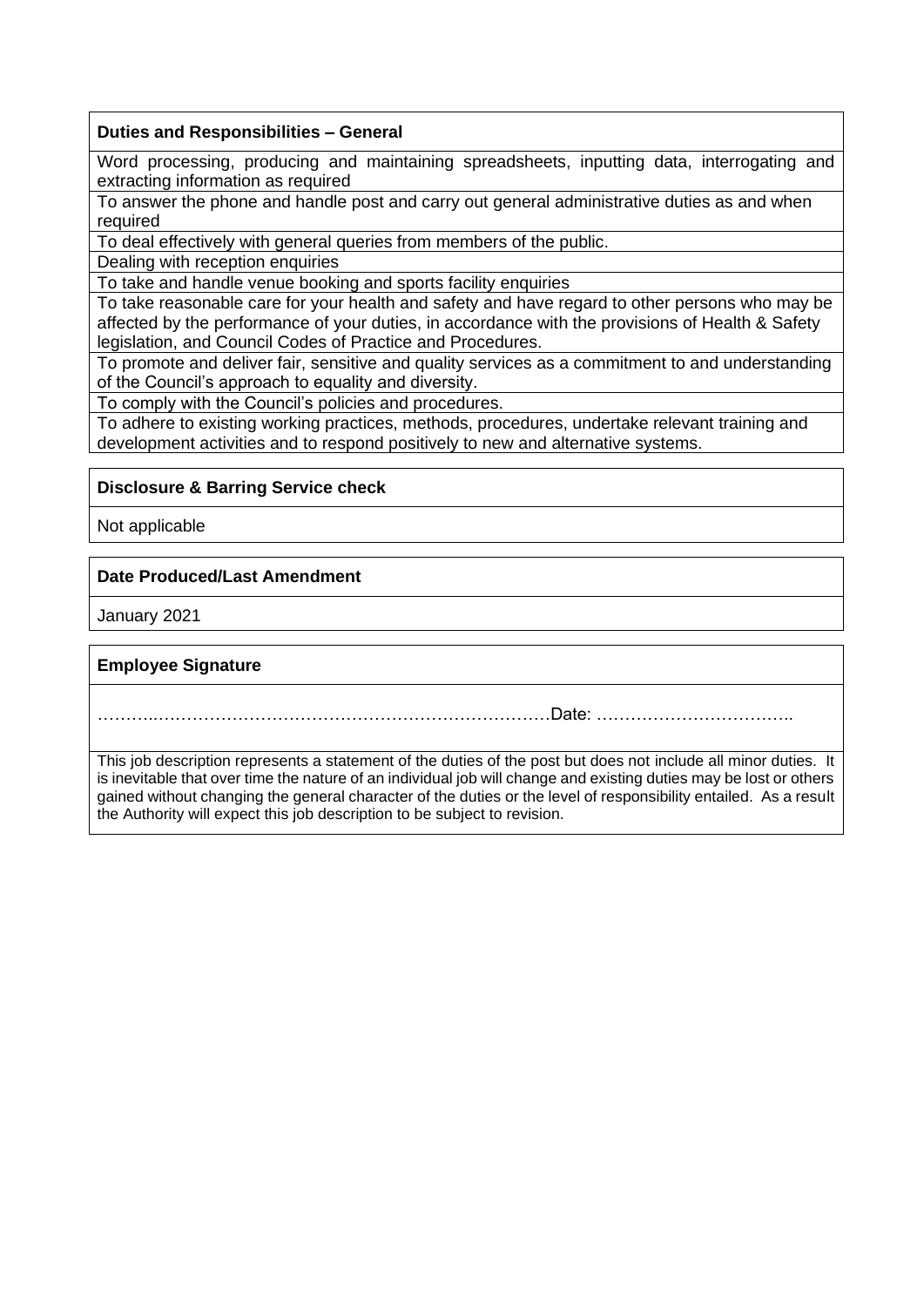# **PERSON SPECIFICIATION**

| <b>Post Details</b>                           |                                                                                                         |                            |                                                   |
|-----------------------------------------------|---------------------------------------------------------------------------------------------------------|----------------------------|---------------------------------------------------|
| <b>Job Title:</b>                             | Part-time Administration Officer                                                                        | £<br>Pay:                  |                                                   |
| <b>Education / Qualifications / Knowledge</b> |                                                                                                         | <b>Essential/Desirable</b> | <b>Measurements</b>                               |
| Basic standard of education.                  |                                                                                                         | Е                          | All will be                                       |
| and responsible manner                        | Good verbal communication skills to be able to<br>respond to the public and customers in a professional | F                          | evidenced by<br>application form<br>and interview |
| including Word, Excel and Publisher           | Good knowledge of Microsoft Office packages                                                             | Е                          |                                                   |
| Good working knowledge of Outlook             |                                                                                                         | F                          |                                                   |

| <b>Specialist Knowledge</b> | <b>Essential/Desirable</b> | <b>Measurements</b>               |  |
|-----------------------------|----------------------------|-----------------------------------|--|
| Booking systems             |                            | All will be<br>evidenced by       |  |
| Finance systems             |                            | application form<br>and interview |  |

| <b>Experience</b>                                | <b>Essential/Desirable</b> | <b>Measurements</b>               |  |
|--------------------------------------------------|----------------------------|-----------------------------------|--|
| Experience of managing venue bookings            | E                          | Application form<br>and interview |  |
| Experience of managing sports facilities         | D                          |                                   |  |
| Experience of raising purchase orders            | D                          |                                   |  |
| Experience of monitoring invoices/credit control | D                          |                                   |  |
| Experience of managing cemetery enquiries        | D                          |                                   |  |

| <b>Key Skills</b>            | <b>Essential/Desirable</b> | <b>Measurements</b>                  |
|------------------------------|----------------------------|--------------------------------------|
| Being observant and thorough |                            | <b>Application Form</b><br>Interview |
| Microsoft Office packages    |                            | <b>Application Form</b><br>Interview |